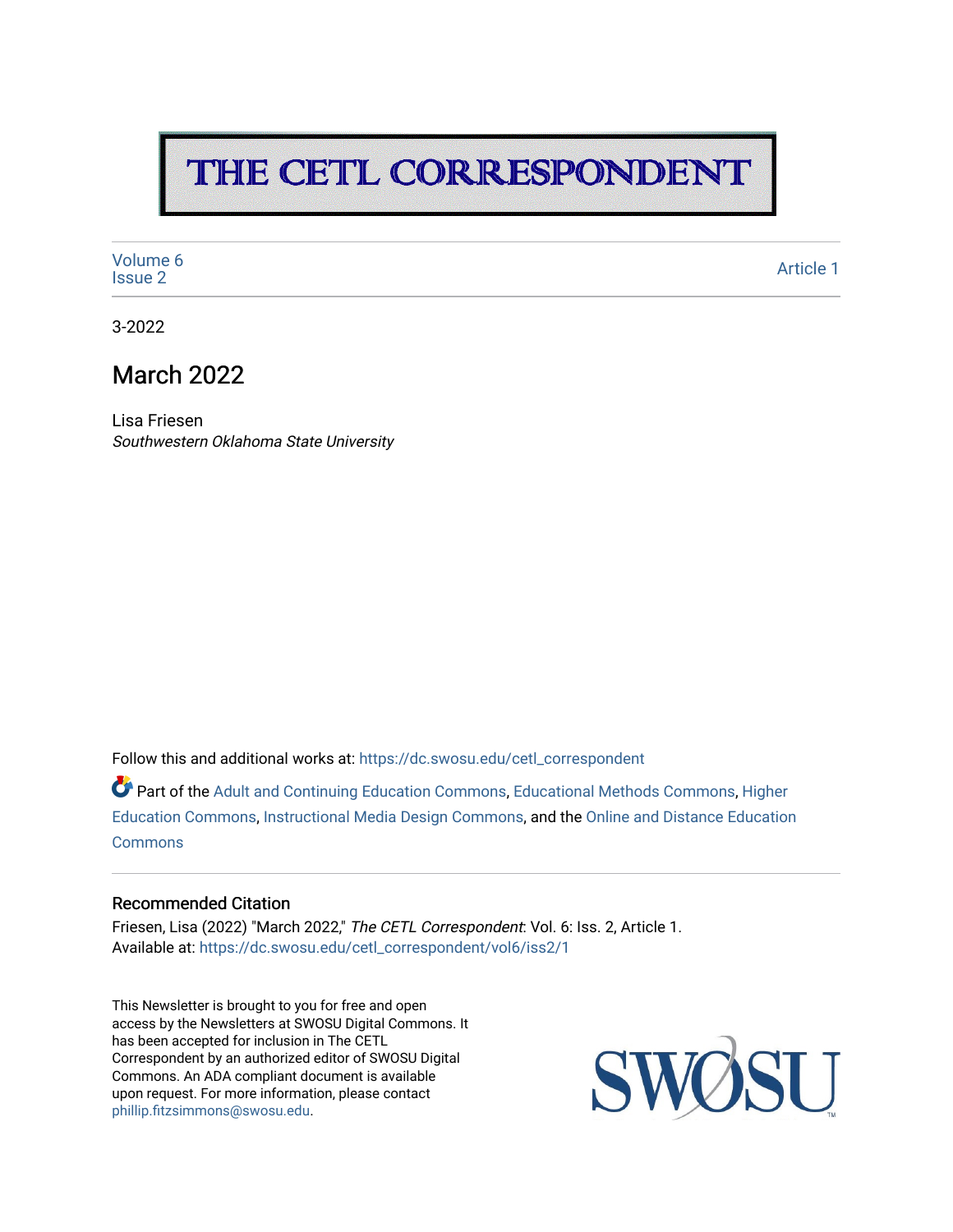# CETL Correspondent

A Newsletter by the Center for Excellence in Teaching and Learning (CETL)

SWOSU Center for Excellence in Teaching and Learning Newsletter March 2021 and March 2021

| <b>IN THIS ISSUE</b>                                                                                                    |                |
|-------------------------------------------------------------------------------------------------------------------------|----------------|
|                                                                                                                         | Pages<br>1     |
| <b>Cover Page</b>                                                                                                       |                |
| <b>Faculty Focus</b><br>$\triangleright$ Mark Garcia                                                                    | $\overline{2}$ |
| <b>Workshops Available</b><br>$\triangleright$ CETL Workshops with Mapopa<br>$\triangleright$ CETL Workshops with Steve | 3              |
| OLC, ePortfolios, & Instructor Training                                                                                 | Δ              |
| <b>Insights from CETL's Teaching &amp;</b><br><b>Learning Coordinators:</b>                                             |                |
| $\triangleright$ Mapopa's Musings<br>VoiceThread: A cool place to engage your<br>Learners                               | 5              |
| $\triangleright$ Ray's Reflections<br><b>Blackboard Ally &amp; Canvas</b>                                               | 6              |
| <b>Team Contacts for CETL</b>                                                                                           | 7              |

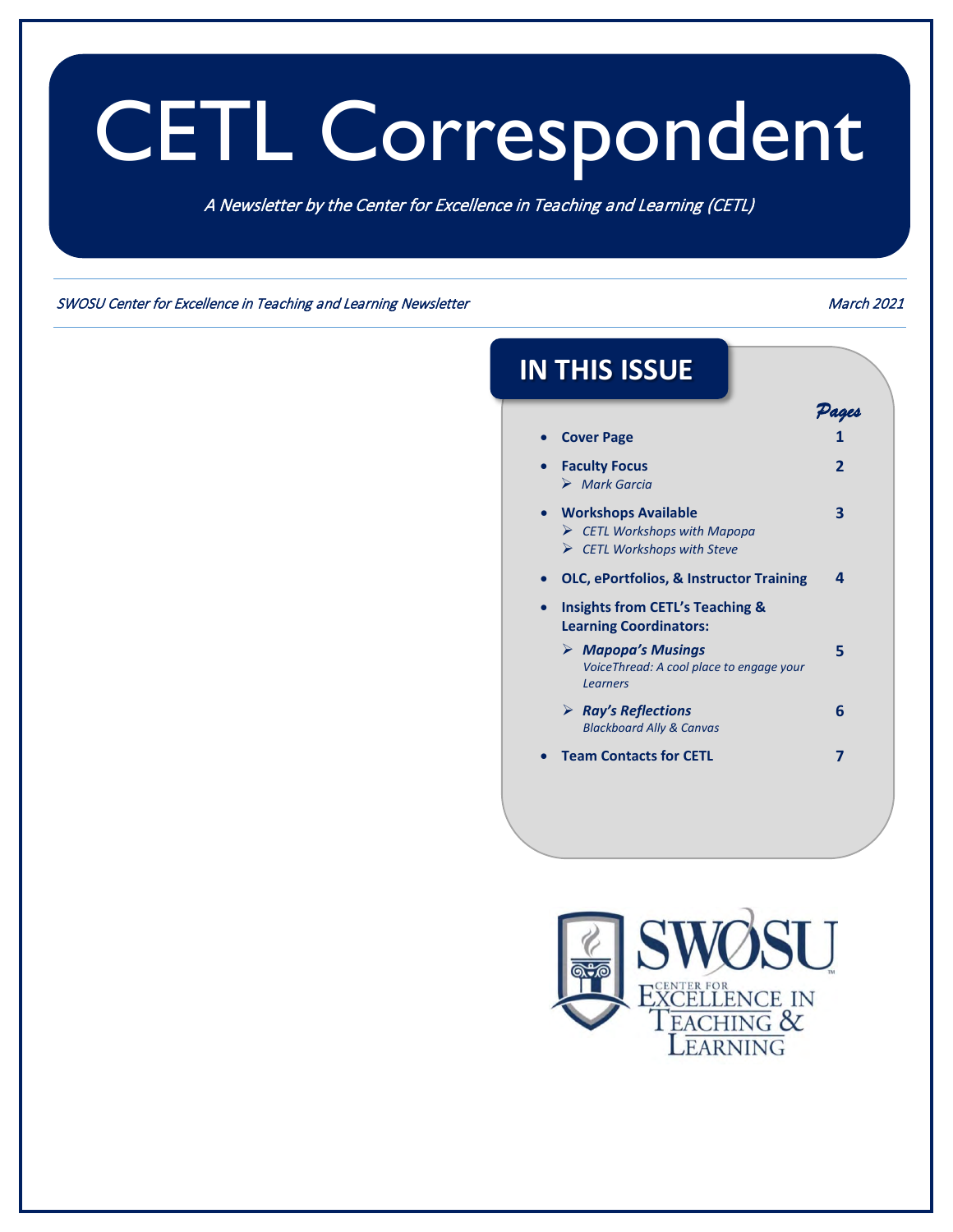<span id="page-2-0"></span>

# *Focus on SWOSU Faculty*

**CETL is spotlighting faculty members in a series of articles called "Focus on SWOSU Faculty." These faculty have been selected as doing inspiring active learning methods in their courses and have agreed to share some of their activities with the SWOSU community. One SWOSU faculty member will be spotlighted per month who is using transformative and other exciting active learning methods in their teaching which advance student learning at SWOSU. This month, CETL is spotlighting Dr. Mark Garcia, Department of Biological** 



Originally from California, Dr. Mark Garcia was born and raised in a small Central Valley town. Growing up among the farm animals and hiking through the rolling foothills of the valley gave Dr. Garcia a great appreciation for nature and animals. Coincidentally, during his early

school years, he also found out that he had a knack for the sciences, especially Biology. Putting those together Mark enrolled in the biology program at California State University, Fresno, a regional-comprehensive institution not so different from SWOSU. Through a bit of serendipity, he got involved in undergraduate research. Dr. Garcia's experiences in research would ultimately lead him into pursuing a career in academia. After graduating from CSU Fresno, he traveled cross country to complete his masters and doctorate degrees at the University of Alabama, Tuscaloosa (Roll Tide!). From there, Dr. Garcia moved between several states including Maryland, Kentucky, and most recently Louisiana, taking on various positions including two post-doctoral positions and a visiting assistant professor position. All of which was done to help him increase his academic skillset and to find that perfect position to settle into.

"It is now my sincere hope that SWOSU is that position. I arrived at SWOSU in the Fall of 2021 and have been thrilled with the experience so far," explains Dr. Garcia.

Mark goes on to elaborate that his SWOSU colleagues have been welcoming and willing to help him settle in while his students have also kept him busy with their endless energy and enthusiasm for the sciences. Dr. Garcia teaches courses in Human Anatomy, Evolution, and Animal Behavior and will have an Integrative Research Program up and running later this semester. He looks forward to many more enjoyable years to come here at SWOSU.

Dr. Garcia reveals that his interest in teaching developed through his time as a graduate student. He was funded through a graduate teaching assistantship and tasked with covering labs for various courses including Intro Biology and Anatomy & Physiology.

"It was over those 6.5 years where I learned about the joys and pains of being an educator. Interacting with students who wanted to be there, who wanted to learn, who were intensely interested in the subject material were some of the best experiences I had," explains Dr. Garcia.

He goes on to point out that the pains of having to be the "assessor" or "grader" taught him the importance of the certification process. It was his responsibility to both educate but also to certify that a student learned the material. Dr. Garcia also adds that, that is still difficult for him to this day. He wants all his students to succeed and get that "A" but knows that he also has a responsibility to be an objective evaluator. Ultimately, observes Mark, he is glad he took the path of an educator and hopes to continue having those memorable interactions with students eager and ready to learn.

Dr. Garcia points out that research is his first love and the biggest reason he got involved in academia. The process of scientific inquiry from formulating questions to experimentation to data analysis and ending with a publication just excites Mark. As an educator, he now tries to pass that excitement onto his students. Dr. Garcia is currently developing his research program here at SWOSU in the Biology Department and a major component to that program will be undergraduate research assistants.

"I remember how important undergraduate research experience was to me and my career path. I want to provide those same opportunities to my student. I am recruiting students cross the sciences (e.g., biology majors, pre-pharmacy, allied health, pre-nursing) to join my research program, gain novel experience in scientific inquiry, and bolster their scientific toolkits for when they move on to graduate programs" explains Mark.

He concludes by pointing out that having that one-on-one interaction with students, showing them how science is performed, and having them engage in science (in addition to their classroom education) gives students a greater appreciation for what they do and increases their engagement in their education.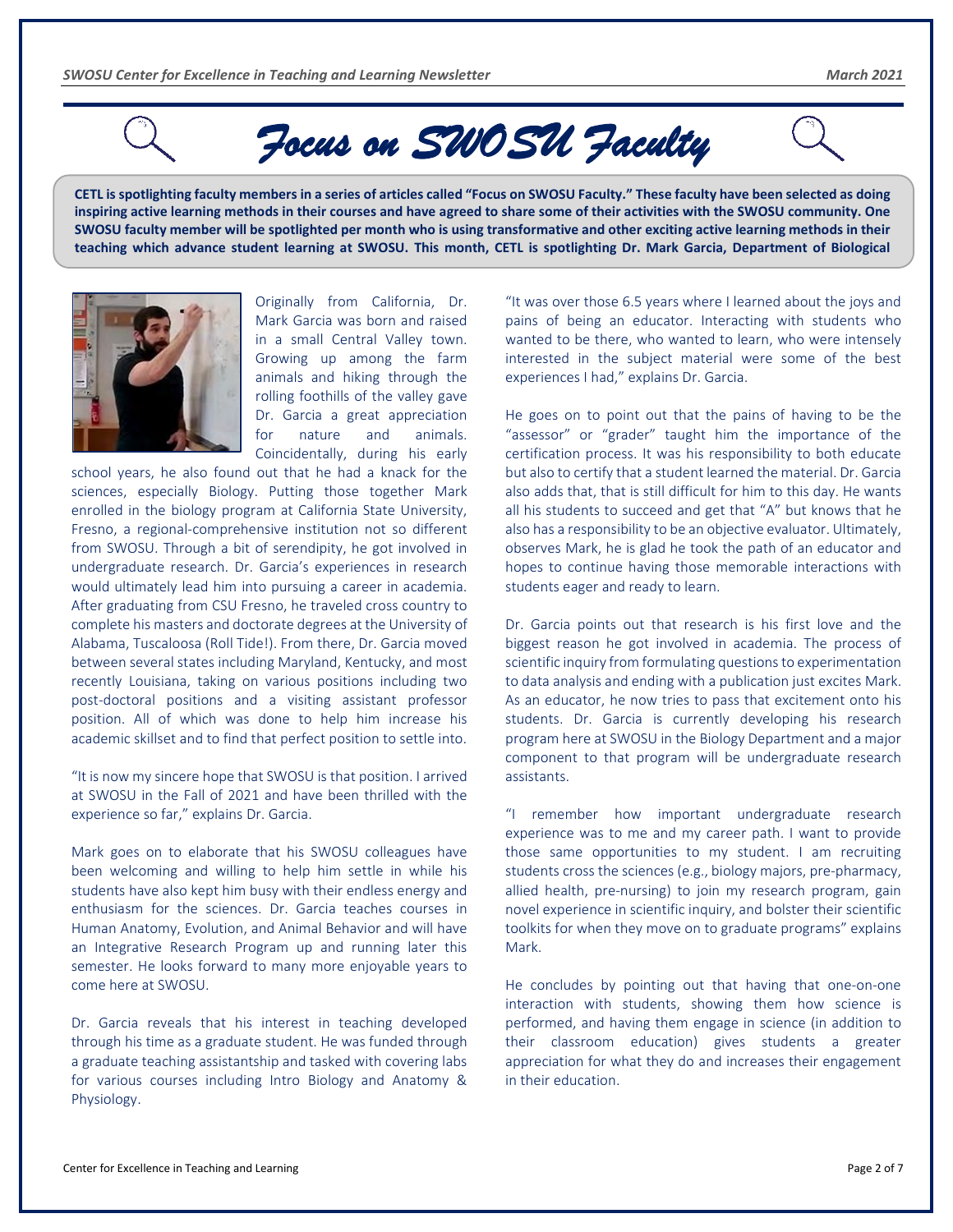# **Workshops Available for March**

<span id="page-3-0"></span>The Center for Excellence in Teaching and Learning (CETL) has workshops available to faculty to receive essential and supplemental training for various online applications. If you have questions about our workshops, please contact our office at (580) 774 – 3149.

Please note: If there are no attendees present within the first ten minutes of a scheduled workshop time, that workshop will be cancelled for that day.

## **CETL Workshops with Mapopa**

#### Using Speedgrader, Docviewer, and Turnitin

This three in one workshop walks faculty through using Speedgrader, making annotations using Docviewer and managing Turnitin submitted assignments.

Tuesday, March 1 @ 1:50 p.m. to 2:30 p.m. Tuesday, March 8 @ 1:50 p.m. to 2:30 p.m. Tuesday, March 22 @ 1:50 p.m. to 2:30 p.m. Tuesday, March 29 @ 1:50 p.m. to 2:30 p.m. Join this workshop via ZOOM: <https://zoom.us/j/960339908>

#### Introduction to New Quizzes

This workshop introduces faculty to new quizzes in Canvas. Canvas is introducing new quizzes and SWOSU will gradually transition to new Quizzes. This workshop introduces faculty to the new quizzes interface and new quiz features.

Wednesday, March 2 @ 1:50 p.m. to 2:30 p.m. Wednesday, March 9 @ 1:50 p.m. to 2:30 p.m. Wednesday, March 23 @ 1:50 p.m. to 2:30 p.m. Wednesday, March 30 @ 1:50 p.m. to 2:30 p.m. Join this workshop via ZOOM: <https://zoom.us/j/960339908>

## **CETL Workshops with Steve**

#### Alternative Assessment Strategies

In this workshop, Steve will introduce you to several Alternatives to Traditional testing. Thursday, March 3 @ 2:00 p.m. to 2:30 p.m. Tuesday, March 8 @ 2:00 p.m. to 2:30 p.m. Join this workshop via ZOOM:<https://zoom.us/j/9123629032>

## Respondus LockDown Browser/Monitor

This workshop will help familiarize you with how to use Respondus LockDown Browser & Monitor.

### Thursday, March 10 @ 11 a.m. to 11:30 a.m.

Tuesday, March 22 @ 11 a.m. to 11:30 a.m. Join this workshop via ZOOM: <https://zoom.us/j/9123629032>

#### Introduction to Blackboard Ally in Canvas

This workshop will help familiarize you with the basics of the Blackboard Ally Accessibility Checker in Canvas.

Thursday, March 24 @ 11 a.m. to 11:30 a.m. Tuesday, March 29 @ 11 a.m. to 11:30 a.m.

Join this workshop via ZOOM:<https://zoom.us/j/9123629032>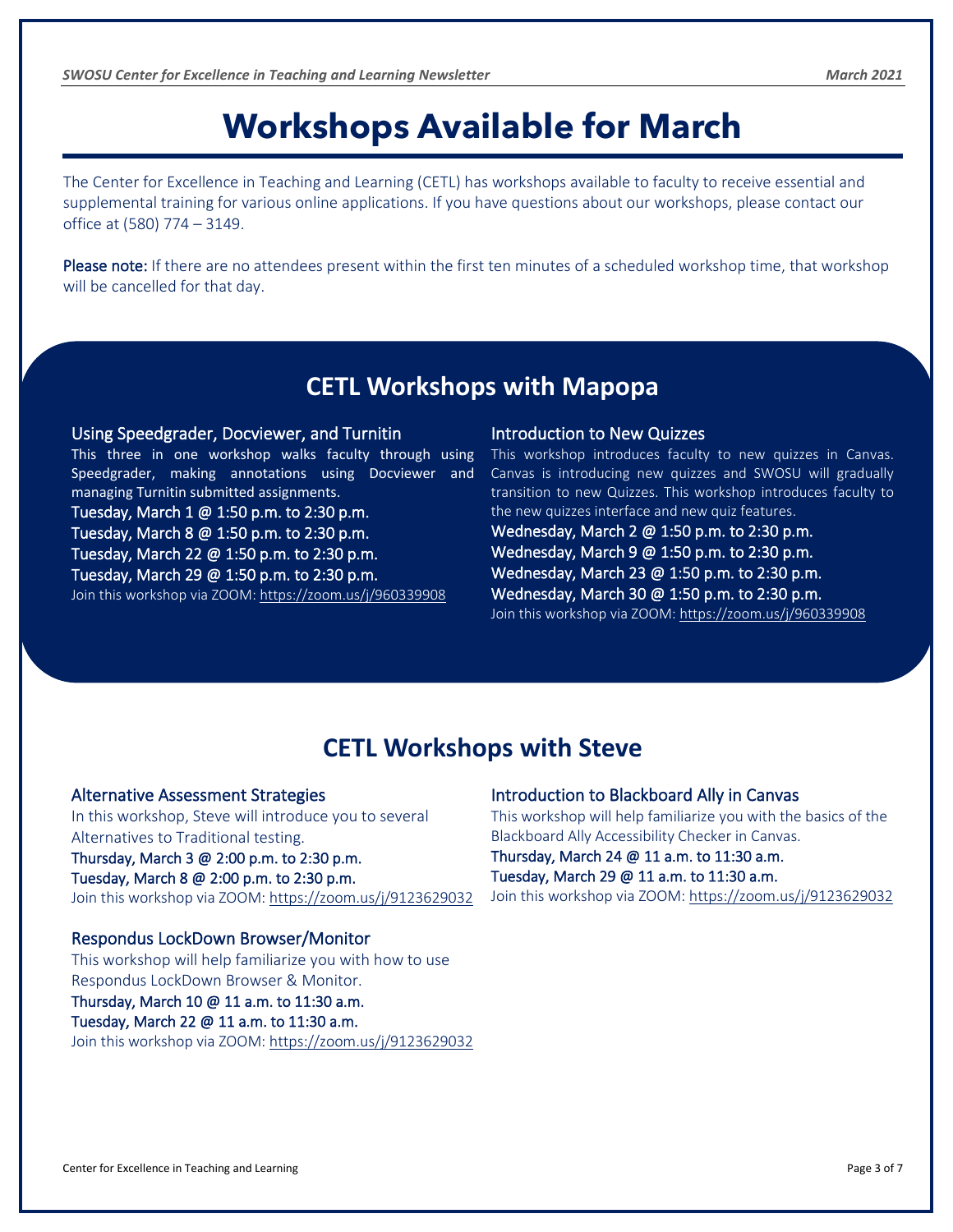## **Workshops are Available from the Online Learning Consortium!**

The Center for Excellence in Teaching and Learning has 20 scholarships available for faculty to attend Online Learning Consortium workshops. Go to <https://onlinelearningconsortium.org/learn/workshops/> to see the various workshops that are available. These workshops are not just for online faculty, there are topics that pertain to all areas.

If awarded, upon completion of the workshop, a certificate must be sent to CETL for their records. The cost of the workshops is \$170, so, if awarded and you cannot attend, please contact CETL as soon as possible (prior to the workshop) so that a scholarship may be awarded to another faculty member.

#### The following are examples of some of the workshops that are offered:

- Creating Infographics for Learning,
- Designing with Accessibility in Mind,
- Designing a Flipped Classroom,

<span id="page-4-0"></span>

- Strategies to Improve Retention,
- Strategies to Increase Faculty Motivation,
- New to Online: Essentials Part 1 Getting Started,
- Exploring Open Educational Resources, Part 1,
- Creating Rubrics,
- Exploring Learning Analytics,
- Strategic Planning for Web Accessibility

## **Using ePortfolios in the Classroom**

Canvas has included some helpful information on using ePortfolio in your class, in the Canvas Guides. To access the guides, click on the Help icon, located at the bottom of the navigation area in your Canvas account (the question mark icon.) This will open the Canvas guides section, and you can search for specific questions, or access the complete guide information.

Guides are in place for those who like to see information in a written format. Please keep in mind that we are also available to answer questions in CETL, and the 24/7 Canvas Support that can be found in the navigation section as well.

## **Instructor Training: LockDown Browser & Respondus Monitor**

This comprehensive training webinar is intended for instructors who plan to use LockDown Browser and/or Respondus Monitor with online exams. The session provides a detailed demonstration of both applications, including enhancements that make Respondus Monitor even more effective and easy to use. You can register at the Respondus website: <https://web.respondus.com/webinars/> or click the links below.

- [Tuesday, March 15 at 1 pm ET / 10 am PT](https://attendee.gotowebinar.com/register/7001617899063277839)
- [Thursday, March 17 at 3 pm ET / 12 pm PT](https://attendee.gotowebinar.com/register/8573743604922576912)
- [Wednesday, March 23 at 2 pm ET / 11 am PT](https://attendee.gotowebinar.com/register/150199207241388047)
- [Tuesday, March 29 at 1 pm ET / 10 am PT](https://attendee.gotowebinar.com/register/8978732220515324430)
- [Thursday, March 31 at 3 pm ET / 12 pm PT](https://attendee.gotowebinar.com/register/7595304700215026703)

## **Respondus 4 and the Test Bank Network: Quickly Create Online Exams**

Find out how Respondus 4 allows you to create and manage exams that can be printed to paper or published directly to your LMS, and how the Test Bank Network enables instructors to create online tests from official publisher test banks.

• [Wednesday, March 16 at 2 pm ET / 11 am PT](https://attendee.gotowebinar.com/register/1639410740896945676)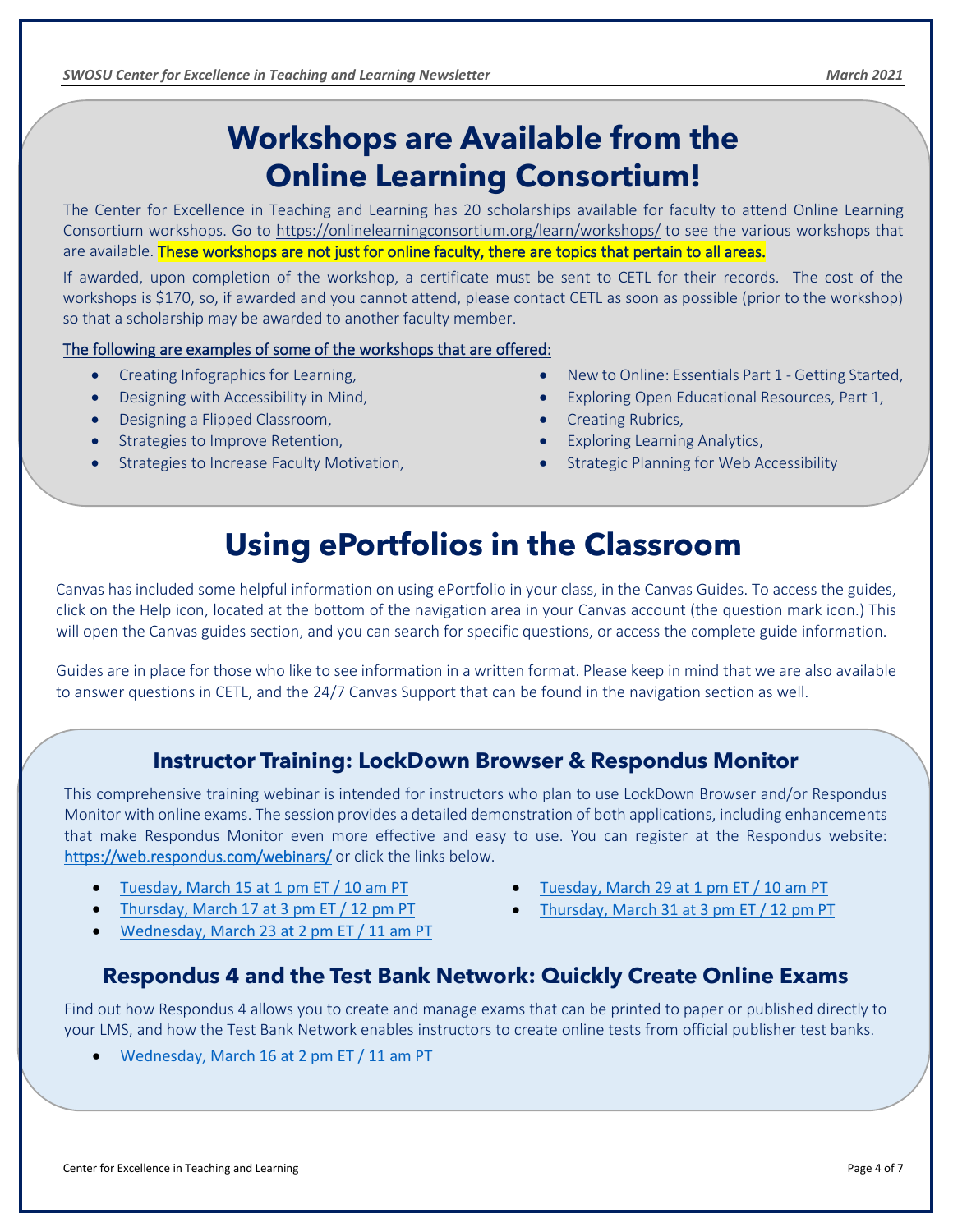## <span id="page-5-0"></span>**Insights from CETL's Teaching and Learning Coordinators**

## **Mapopa's Musings**

**by Mapopa W. Sanga, PhD.**

#### **VoiceThread: A cool place to engage your Learners**

Have you ever considered using VoiceThread, to engage your traditional or online learners? With VoiceThread, you can create a dynamic, living conversation space that can be altered anytime. It is just like sending out an email that you can edit at any time. Basically, VoiceThread bridges the gap between real-time discussion and standard video lectures or online presentations. It can be used to communicate ideas using more than one form of media, to connect with an audience in an authentic and simple manner, and to have a discussion that simulates a live presence. So, with VoiceThread, you can glean different types of files, be it text, video, audio, PowerPoint, PDF, pictures, you name it. Files or slides can be uploaded on the VoiceThread space from various sources; your computer, media sources (for example the New York public library, Facebook, Flickr, existing VoiceThread projects), URLs, your webcam and others. This creates a collaborative space that allows every member of your class to make video, text or audio comments to any of the files in your space.

And as already pointed out, you are in full control, you can edit your space at any time by adding more files or removing some. What a way to engage learners!

For more on using Voicethread, add it as an app in Modules.

Email me at [mapopa.sanga@swosu.edyu](mailto:mapopa.sanga@swosu.edyu) to schedule a one-on-one.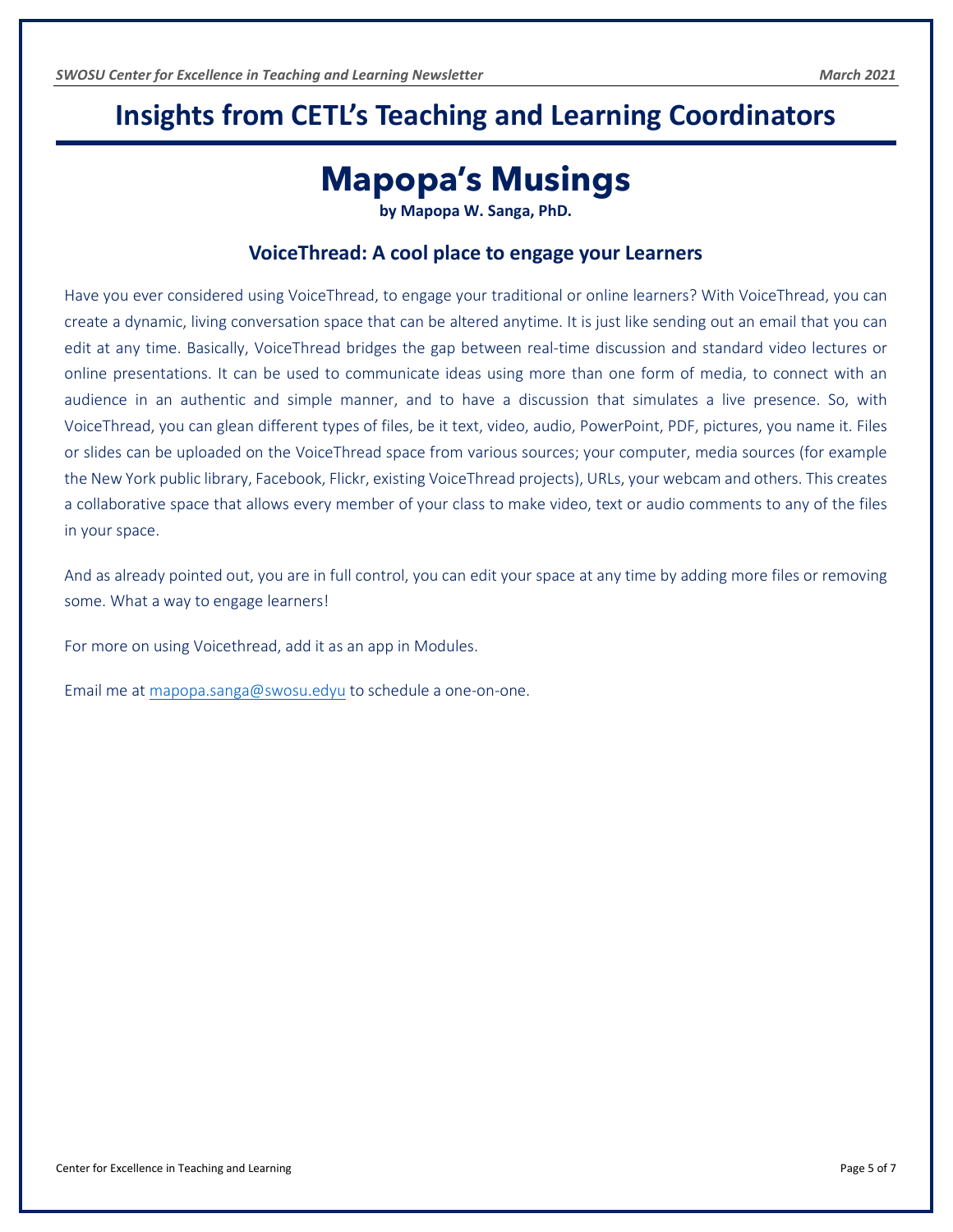## <span id="page-6-0"></span>**Insights from CETL's Teaching and Learning Coordinators**

# **Ray's Reflections**

**by Steve Ray, III**

#### **Blackboard Ally & Canvas**

Currently CETL is in the pilot phase of implementing Blackboard Ally. It is scheduled for a full launch in the Fall of this year. What is Ally? Ally is a tool that can help faculty check and improve the accessibility of their course documents. The tool integrates into your course shell in Canvas to assess the accessibility of your course documents and provides feedback and instructions to help make your documents more accessible for all. Simply stated, 'accessible content is better content".

#### Accessibility Indicators





Low (0-36%) Needs help! Medium (34-66%) A little better



Almost there



When you log in to Canvas, you will find the Ally accessibility indicators next to your files.

Simply click the indicator to read detailed feedback about what the accessibility issues are with the file, why they matter, and how to fix them. If you choose, you can follow along step-by-step to improve your original file. These accessibility scores are only visible to you and are not visible to students, so no need to worry! CETL will be offering workshops and trainings throughout the Spring and Summer and will be available anytime to answer questions or provide assistance.